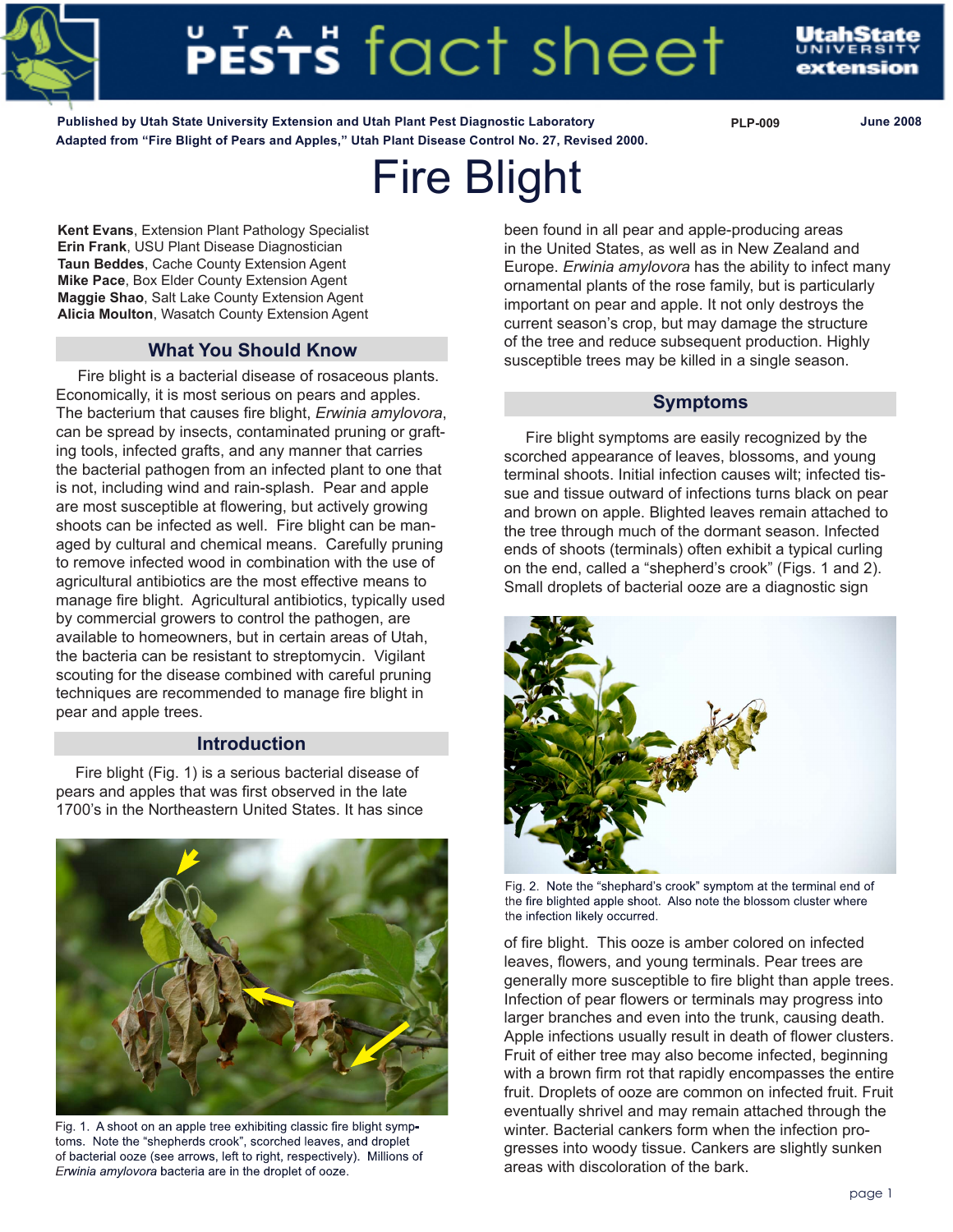

Fig. 4. The disease cycle of fire blight, caused by the bacterial pathogen *Erwinia amylovora,* on apple and pear trees. Reproduced with permission from Johnson, K.B. 2000. Fire blight of apple and pear. The Plant Health Instructor. DOI: 10.1094/PHI-I-2000-0726-01. **Copyright ©, American Phytopathological Society**.

#### **Disease Cycle**

 The bacteria overwinter within infected tissues at the margins of cankers (see upper left side of depiction in Fig. 4 and lower right in Fig. 5, below). When weather stimulates trees to break dormancy, nutrients and moisture begin moving up from the roots. Bacteria utilize these nutrients and moisture to actively grow. Expanding cankers can eventually girdle the infected branch, killing all growth beyond the canker. Droplets of ooze, called the primary inoculum, are exuded and contain millions of bacteria (Fig. 5). Insects such as flies are attracted to the ooze and transport the bacteria to flowers during



Fig. 5. A fire blight canker on a scafold branch of an apple tree. Bacterial ooze, running from the margin of the canker, can be transmitted by insects such as flies, and rain splash, to the open flower blossoms.

later visits. Even if there are no cankers in the orchard, bacteria may still be present. Bees and any other insects that visit flowers can spread bacteria to new infection sites. At flowering, splashing water from rain or irrigation, is the most effective manner that moves bacterial cells from ooze, to flowers and shoots of adjacent trees.

 Once in the blossom, the bacteria multiply on the stigma of the flower (Fig. 6, blue arrow). Infection takes



Fig. 6,. The flower cutaway with the blue arrow pointing to a stigma. The red arrow points to the floral cup where bacteria enter the flower.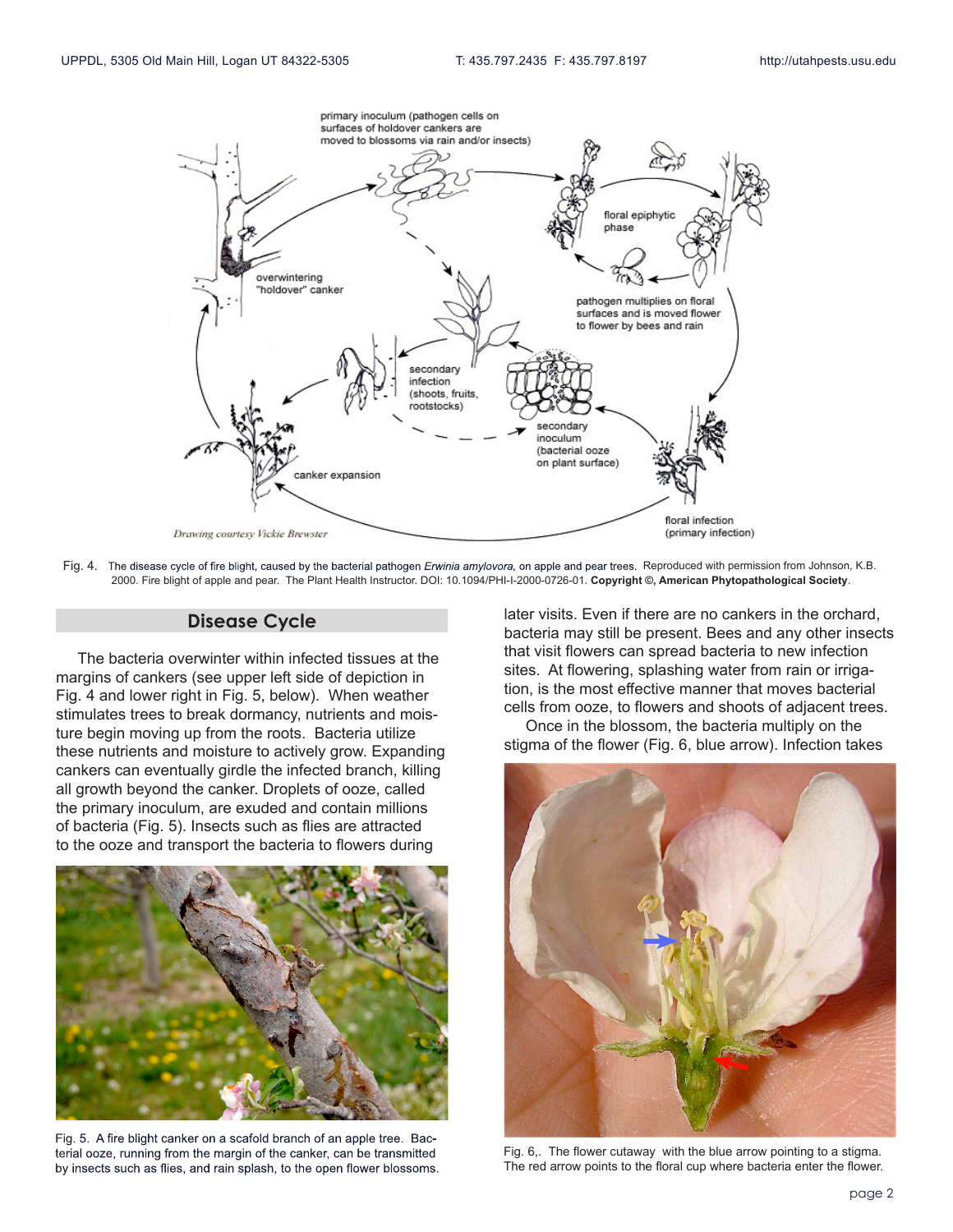

Fig. 7. An infected fruitlet oozing bacterial inoculum (at tip of arrow).

exude bacterial ooze (Fig. 7). Infected blossoms quickly blacken and die within a few days (Fig. 8). Infection of shoots usually takes place after blossom infection and then only on new succulent leaves and stems. Bacteria enter through natural openings such as stomates (small

place when the bacteria are washed from the stigma, by rain or heavy dew, to the floral cup, entering the blossom through natural pores that normally secrete nectar. Blossoms become watersoaked or dark green and can often



Fig. 8. A fire blighted blossom cluster exhibiting complete collapse.

pores for gas exchange) or wounds caused by hail, wind, or sucking-piercing insects. The tree is susceptible to infection until new growth stops. Root sprouts and trunk suckers are frequently infected and allow the disease to easily spread into the trunk or root system and rapidly kill the entire tree. *Erwinia amylovora* can survive in other rosaceous hosts such as pyracantha, hawthorn, cotoneaster, mountain ash, and crabapple that may be growing near the orchard. The bacteria can infect any succulent growth on the plant and may also cause bacterial oozing (secondary inoculum). Bacterial ooze may be exuded from infections as droplets or as cottony strands, which are very fragile and shatter with wind or water movement.

#### **Management**

 Any practice that promotes excessive succulent growth should be avoided. Trees should be fertilized to promote good health, but overfertilization with nitrogen or applications late in the season often cause excessive new growth that is susceptible to fire blight infection. Remove blighted blossoms and twigs as soon as they are evident. The infected blossoms and twigs should

be pruned a minimum of 8 - 12 inches below the obvious infection. Avoid heavy pruning in the early summer because it stimulates succulent growth, which is very susceptible to blight. During the dormant season, remove any cankers or blighted tissue. Also, remove any suckers growing up from the roots or on the trunk. It is advisable to avoid using pruners on small twigs; use hands to break out the blighted twigs. Pruners should be soaked in a 10% solution (1 part bleach:9 parts water) of household bleach, or good surface disinfectant, between cuts when pruning out active fire blight in the summer. Bleach solution is effective but is corrosive to pruning tools. Rinse, dry, and oil the tools several times during the pruning. Pruners need not be sterilized between cuts when pruning during the dormant season. Hosts of fire blight such as pyracantha, hawthorn, cotoneaster, and crabapple growing near the orchard should be eradicated. This will reduce fire blight inoculum in the orchard. Avoid excessive irrigation to reduce humidity in the orchard. If using sprinkler irrigation, do not allow the water to wet the foliage since it will act in the same manner as rain in spreading bacteria. No cultivars are completely resistant to fire blight, but some are less susceptible than others. If fire blight is a common problem in your area, plant less susceptible varieties.

 Fire blight bacteria in Utah County have been tested and are documented to be resistant to streptomycin. *Use of streptomycin, to control fire blight, is not recommended in Utah County. Instead, use compounds containing oxytetracycline.*

#### **Treatments**

#### **Dormant Spray**

In orchards with a history of severe fire blight, it is advisable to carefully prune out overwintering cankers and spray with a copper-plus-oil mixture at the delayed dormant stage (silver tip to green tip). Copper compounds can be phytotoxic if they are sprayed much past the bud burst stage (1/2 inch green). This spray is thought to reduce the levels of inoculum in the orchard, but may also be effective in reducing insect vectors.

*Bordeaux mixture (see formulation below) plus 1 gallon of 60-70 second spray oil.* Preparation of Bordeaux Mixture: Dissolve 8-pounds crystalline copper sulfate in 100-gallons of water in the spray tank. After the copper sulfate is dissolved, add 8-pounds hydrated spray lime (350 mesh), either mixed in water or as powder, to the tank. Constant agitation is needed to thoroughly mix the contents of the tank. Finally, add 1-gallon of spray oil.

#### *Copper hydroxide* plus oil.

*Copper oxychloride sulfate + Basic copper sulphate.*